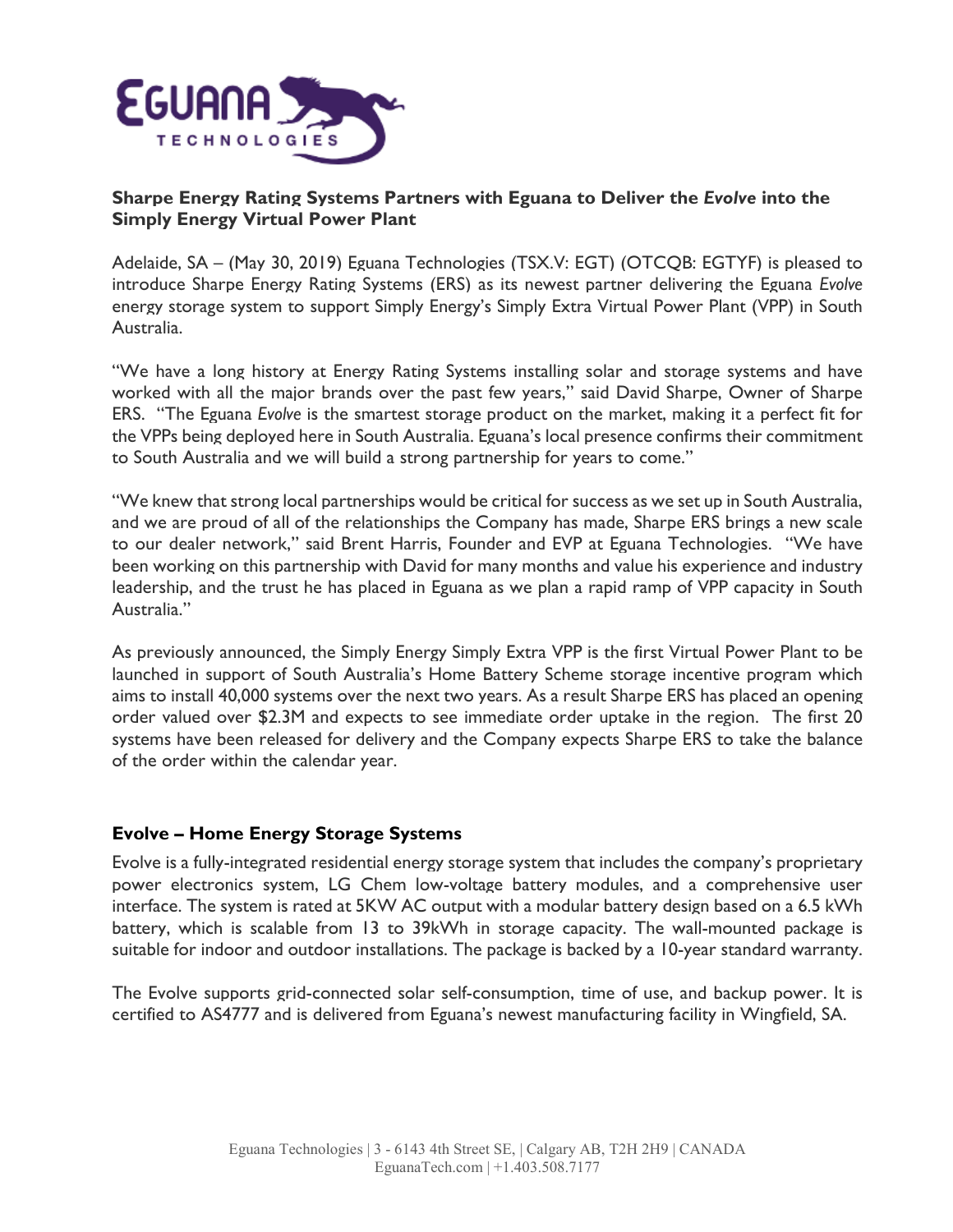

## **About Sharpe Energy Rating Systems**

Energy Rating Systems is part of the Sharpe Group, a leading electrical, plumbing, air-conditioning and solar contractor that has been operating in Adelaide since 1980. With over 30 full time staff, half of whom have been with the company for over 10 years, Sharpe is committed to providing consistency of work quality and to maintaining industry leadership through its expertise in new technologies.

<https://www.energyratingsystems.com.au/battery-storage/eguana-evolve/>

#### **About Eguana Technologies Inc.**

Based in Calgary, Alberta Canada, Eguana Technologies (EGT: TSX.V) (OTCQB: EGTYF) designs and manufactures high performance residential and commercial energy storage systems. Eguana has two decades of experience delivering grid edge power electronics for fuel cell, photovoltaic and battery applications, and delivers proven, durable, high quality solutions from its high capacity manufacturing facilities in Australia, Europe and North America.

With thousands of its proprietary energy storage inverters deployed in the European and North American markets, Eguana is one of the leading suppliers of power controls for solar selfconsumption, grid services and demand charge applications at the grid edge.

To learn more, visit www. Eguana Tech.com or follow us on Twitter @Eguana Tech

| <b>Company Inquiries</b>      | <b>Australian Product Inquiries</b> |
|-------------------------------|-------------------------------------|
| Justin Holland                | Dusty Holmes                        |
| CEO, Eguana Technologies Inc. | Key Account Manager                 |
| $+1.416.728.7635$             | $+61.431.701.797$                   |
| Justin.Holland@EguanaTech.com | Dusty.Holmes@EguanaTech.com         |

#### **Forward Looking Information**

The reader is advised that some of the information herein may constitute forward-looking statements within the meaning assigned by National Instruments 51-102 and other relevant securities legislation. In particular, we include: statements pertaining to the value of our power controls to the energy storage market and statements concerning the use of proceeds and the Company's ability to obtain *necessary approvals from the TSX Venture Exchange.*

Forward-looking information is not a guarantee of future performance and involves a number of risks and uncertainties. Many factors could cause the Company's actual results, performance or achievements, or future events or developments, to differ materially from those expressed or implied by the forward-looking information. Readers are cautioned not to place undue reliance on forward-looking information, which speaks only as of the date hereof. Readers are also directed to the Risk Factors section of the Company's most recent audited Financial Statements which may be found on its website or at sedar.com. The Company does not undertake any obligation to release publicly any revisions to forward-looking information contained herein to reflect events or circumstances that